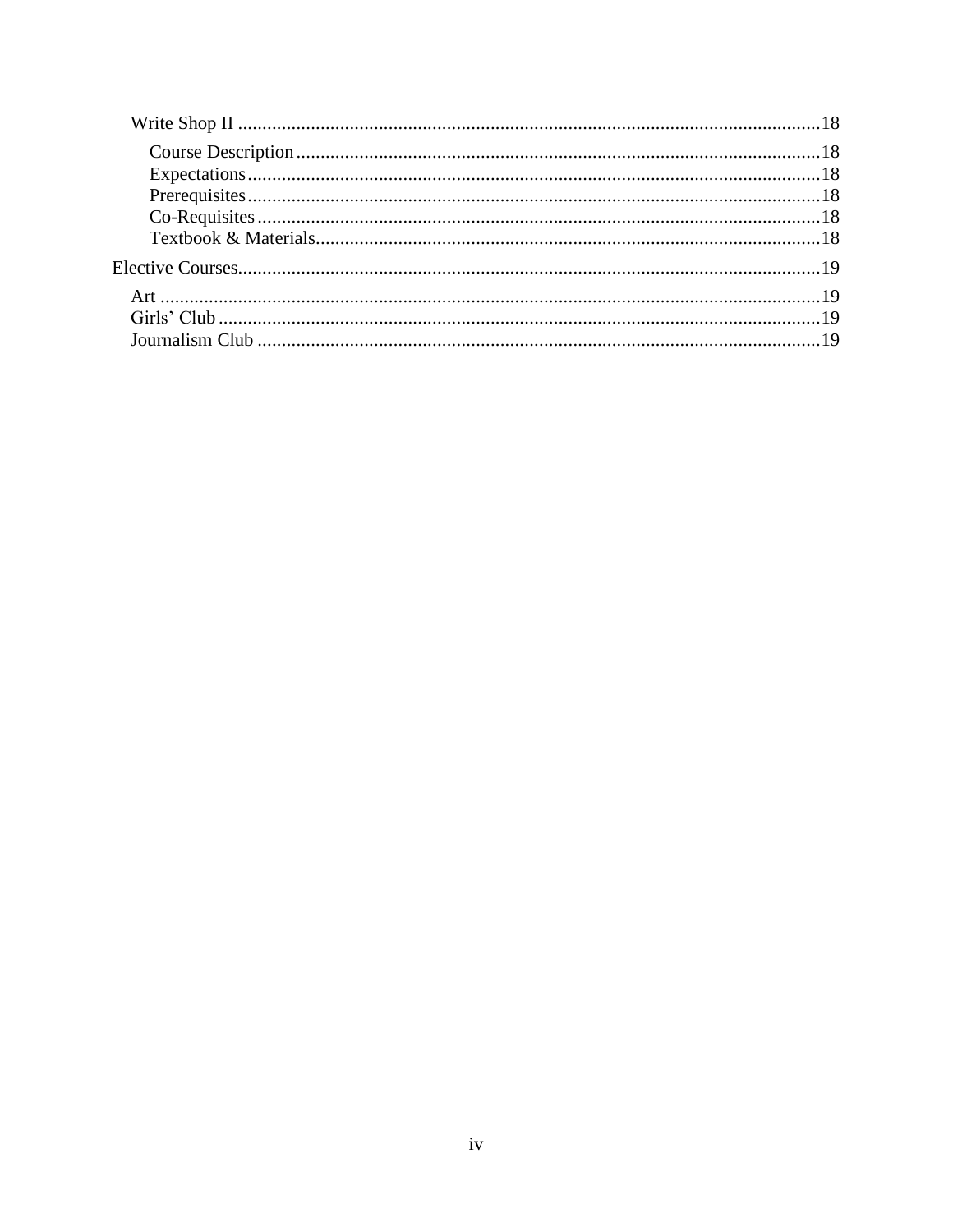# Middle School Courses

## <span id="page-4-1"></span><span id="page-4-0"></span>6th Grade Grammar

#### <span id="page-4-2"></span>Course Description

This course is designed to smooth the transition from 5th grade to Middle School Literature. We will focus on grammar.

#### <span id="page-4-3"></span>Expectations

Students need to plan to do 30 minutes of work at home each day for this course.

#### <span id="page-4-4"></span>**Prerequisites**

None

#### <span id="page-4-5"></span>Textbook & Materials

| <b>Textbook Description</b>             | <b>Edition</b> | <b>Item Number</b> |
|-----------------------------------------|----------------|--------------------|
| Abeka Language $C -$ Student Work Text  | 2rd            | 157244             |
| Abeka Language $C -$ Quiz and Test Book | 2rd            | 157279             |
| Abeka Language $C -$ Answer Key         | 2rd            | 164178             |
| 2 books of Mad Libs                     |                |                    |

## <span id="page-4-6"></span>6th Grade Science

#### <span id="page-4-7"></span>Course Description

Science 6 reveals the incredible intricacies of cells and organisms, matter and energy, astronomy, heredity, the nervous system, and the immune system. This science curriculum includes exciting science experiments and projects.

#### <span id="page-4-8"></span>**Expectations**

We will be preparing the students for more advanced learning as they enter the middle school grades. There will be labs, homework, and tests.

#### <span id="page-4-9"></span>**Prerequisites**

<span id="page-4-10"></span>None

| <b>Textbook Description</b>                | <b>Edition</b>            | <b>ISBN Number</b> |
|--------------------------------------------|---------------------------|--------------------|
| Bob Jones Grade 6 Science Student Textbook | $\varDelta$ <sup>th</sup> | 9781628568745      |
| Bob Jones Grade 6 Science Activity Manual  | $\varDelta$ <sup>th</sup> | 9781606822173      |
| Bob Jones Grade 6 Science Test Booklet     | $\Lambda^{\text{th}}$     | 9781606822197      |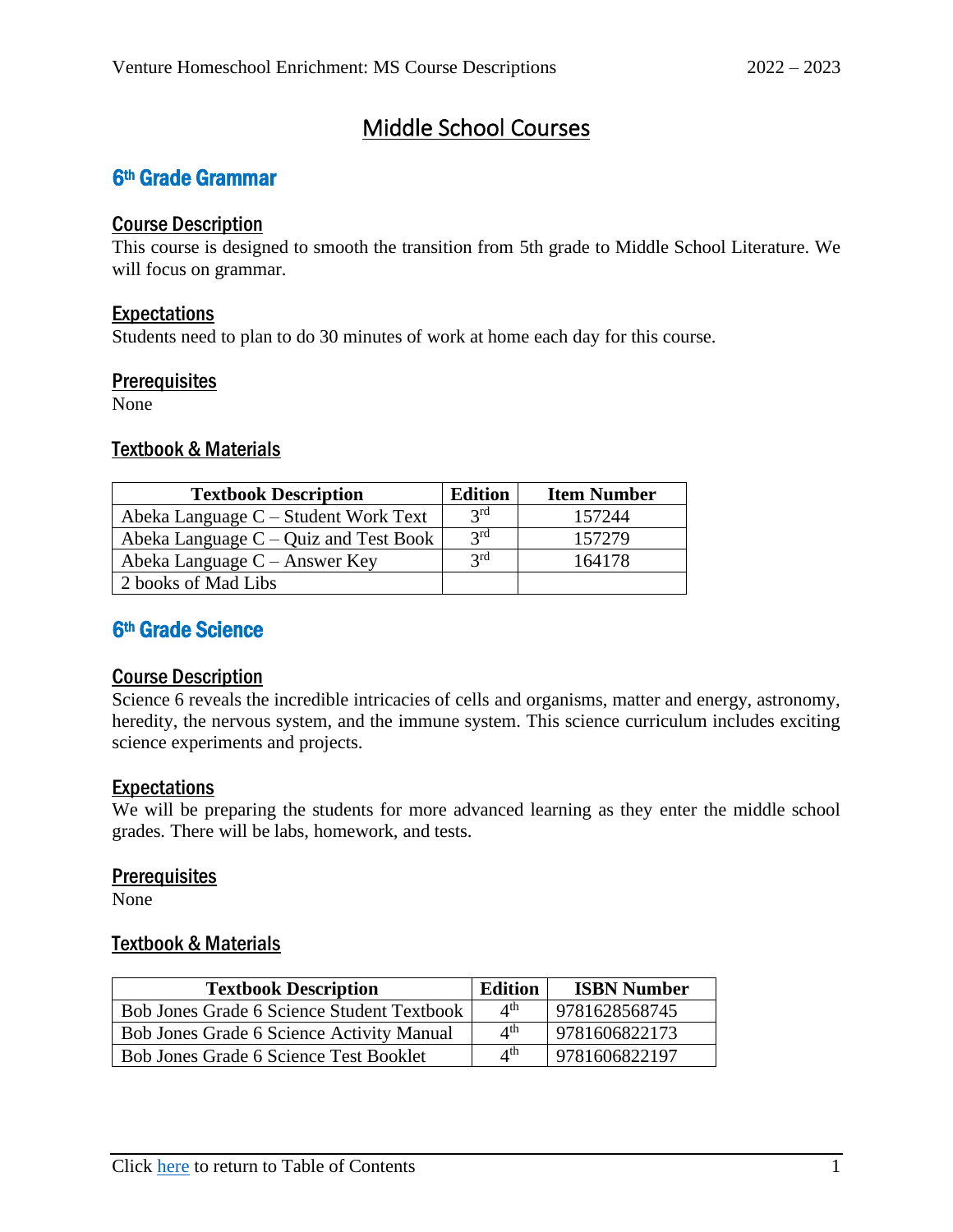## <span id="page-5-0"></span>7th & 8th Grade Bible

#### <span id="page-5-1"></span>Course Description

This class will spend time going through basic doctrines of the Bible.

#### <span id="page-5-2"></span>**Expectations**

Students need to plan to do 1 hour of work at home each week for this course.

#### <span id="page-5-3"></span>**Prerequisites**

None

#### <span id="page-5-4"></span>Textbook & Materials

**Material Requirements** Bible

### <span id="page-5-5"></span>8th & 9th Grade Grammar

#### <span id="page-5-6"></span>Course Description

Practice with active and passive verbs, perfect paragraph unity and coherence, and improve choppy and stringy sentence writing with Grammar and Composition III. This work-text includes daily exercises for your child to practice punctuation, capitalization, recognize and properly use parts of speech, and apply those concepts to write clear and concise compositions. Further work with clauses and diagraming will help your child correctly construct sentences. With ample examples and practice exercises plus a handbook of grammar rules, this work-text provides the perfect tools for enhancing your child's language abilities.

#### <span id="page-5-7"></span>Expectations

This work-text includes daily exercises for your child to practice punctuation, capitalization, recognition, and proper use of parts of speech, and application of those concepts to write clear and concise compositions.

Parents will be expected to grade their student's daily work for this class.

#### <span id="page-5-8"></span>**Prerequisites**

<span id="page-5-9"></span>None

| <b>Edition</b><br><b>Textbook Description</b>         |                 | <b>Item Number</b> |
|-------------------------------------------------------|-----------------|--------------------|
| Abeka Grammar & Composition III Student Workbook      | 6 <sup>th</sup> | 341894             |
| Abeka Grammar & Composition III Teacher Key           | 6 <sup>th</sup> | 341908             |
| Abeka Grammar & Composition III Quiz and Test Booklet | 6 <sup>th</sup> | 341916             |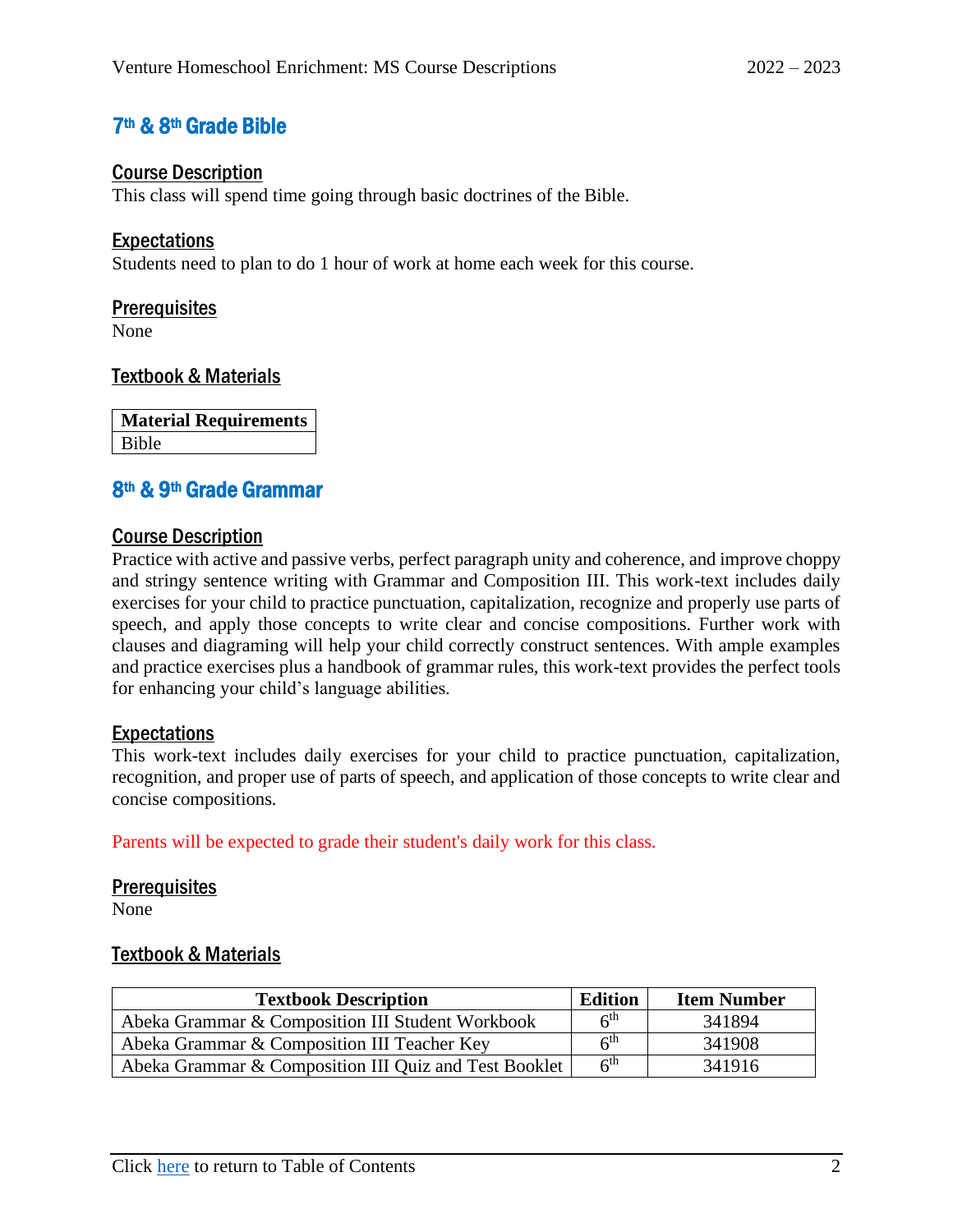## <span id="page-6-0"></span>Algebra 1

### <span id="page-6-1"></span>Course Description

The content of Algebra I is organized around families of functions, with special emphasis on linear and quadratic functions. As students learn about each family of functions, they will learn to represent them in multiple ways as verbal descriptions, equations, tables and graphs. They will also learn to model real-world situations using functions in order to solve problems arising from those situations.

### <span id="page-6-2"></span>Expectations

Students will be required to work on this course a minimum of one hour per day.

Parents will be required to grade daily work each and every school day.

### <span id="page-6-3"></span>**Prerequisites**

None

#### <span id="page-6-4"></span>Textbook & Materials

| <b>Textbook Description</b> | <b>Notes</b>                                                           |  |
|-----------------------------|------------------------------------------------------------------------|--|
|                             | McDougal Littell Algebra 1   Provided by Venture – Included in tuition |  |

## <span id="page-6-5"></span>American Sign Language (Beginning)

### <span id="page-6-6"></span>Course Description

This is an overview of American Sign Language (ASL), its basic vocabulary, structure, syntax and grammar. Students will focus on mastering the basics of fingerspelling, numbers, colors, facial grammar and sentence structure. Students will also learn conversational/cultural behaviors necessary to hold a beginning-level conversation with ASL users.

### <span id="page-6-7"></span>Expectations

Students should review content taught on Tuesdays throughout the week for about 15 minutes each day.

### <span id="page-6-8"></span>**Prerequisites**

<span id="page-6-9"></span>None

| <b>Textbook Description</b>            | <b>Edition</b>           | <b>ISBN Number</b> |
|----------------------------------------|--------------------------|--------------------|
| A Basic Course in ASL by Tom Humphries | $\boldsymbol{\gamma}$ nd | 978-0932666420     |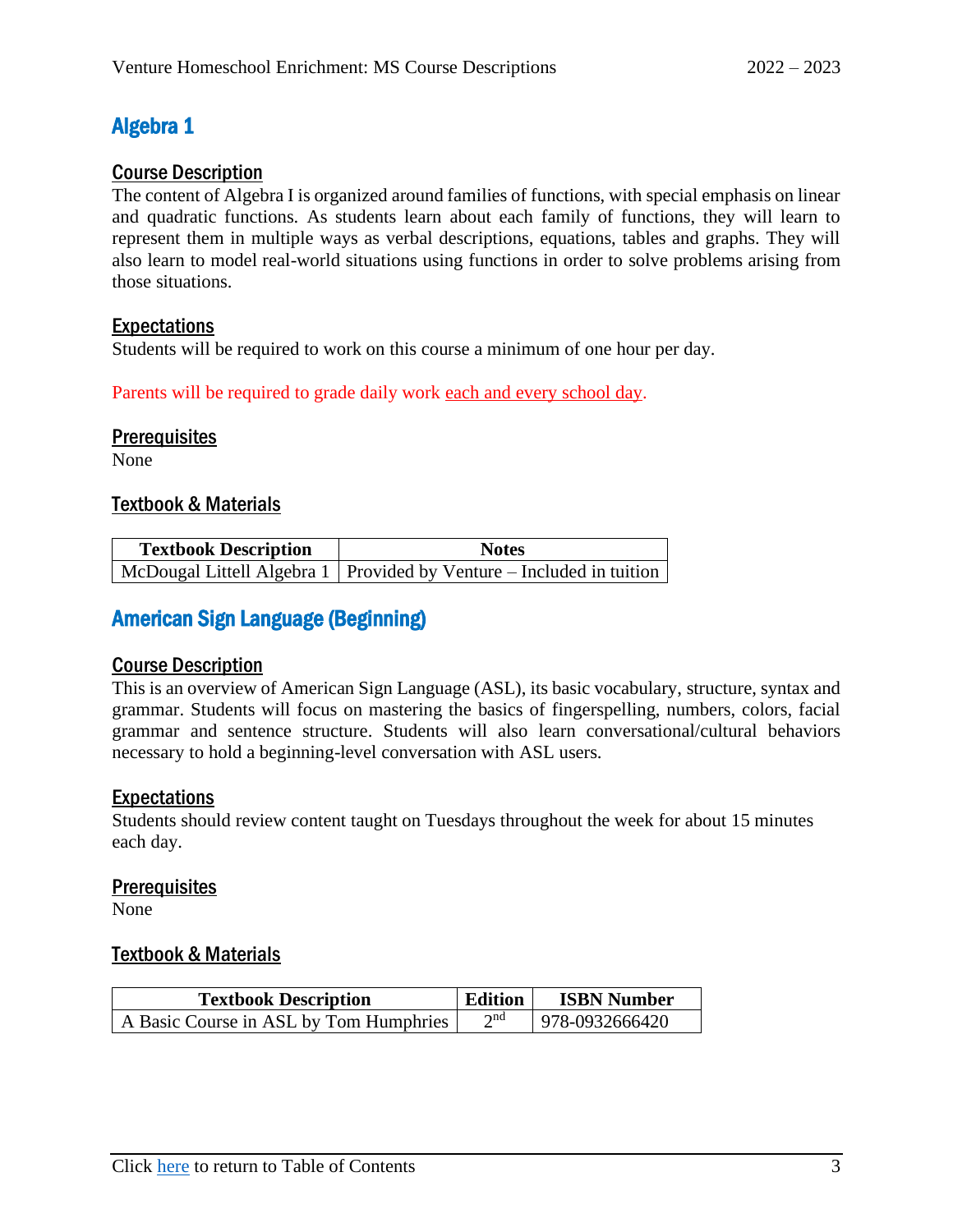## <span id="page-7-0"></span>**Computer**

#### <span id="page-7-1"></span>Course Description

The overall objective is for students to develop their typing skills to a minimum of 50 wpm with daily practice, develop 10-key skills, and to develop a working knowledge of Word 2016, Excel 2016, PowerPoint 2016, and Publisher.

### <span id="page-7-2"></span>Expectations

Students will be expected to complete the following each week:

- Complete an assignment to be printed, emailed, or saved to flash drive
- Practice 15 minutes in an online computer typing program in order to reach a minimum of 50 words per minutes (wpm) by the end of the school year

### <span id="page-7-3"></span>**Prerequisites**

None

<span id="page-7-4"></span>

| <b>Material Requirements</b>                                                             |  |  |  |
|------------------------------------------------------------------------------------------|--|--|--|
| Daily access to a newer home computer or laptop                                          |  |  |  |
| Minimum System requirements for PC: (4 GB RAM, 4GB hard drive space, 1280 x<br>$\bullet$ |  |  |  |
| 768 screen, 1.6 Ghz processor 2-core, Windows 10, latest version of Edge, Explorer, or   |  |  |  |
| Chrome, .NET version 3.5 or 4.6)                                                         |  |  |  |
| Minimum system requirements for MacOS: (4 GB RAM, 10 GB hard drive space,<br>$\bullet$   |  |  |  |
| 1280x800 screen, any of 3 most recent versions of macOS, current version of browser      |  |  |  |
| (Safari or Chrome)                                                                       |  |  |  |
| Access to the internet and email address                                                 |  |  |  |
| Word processing, spreadsheet, and presentation software                                  |  |  |  |
| USB flash drive                                                                          |  |  |  |
| Access to printer for printing completed assignments                                     |  |  |  |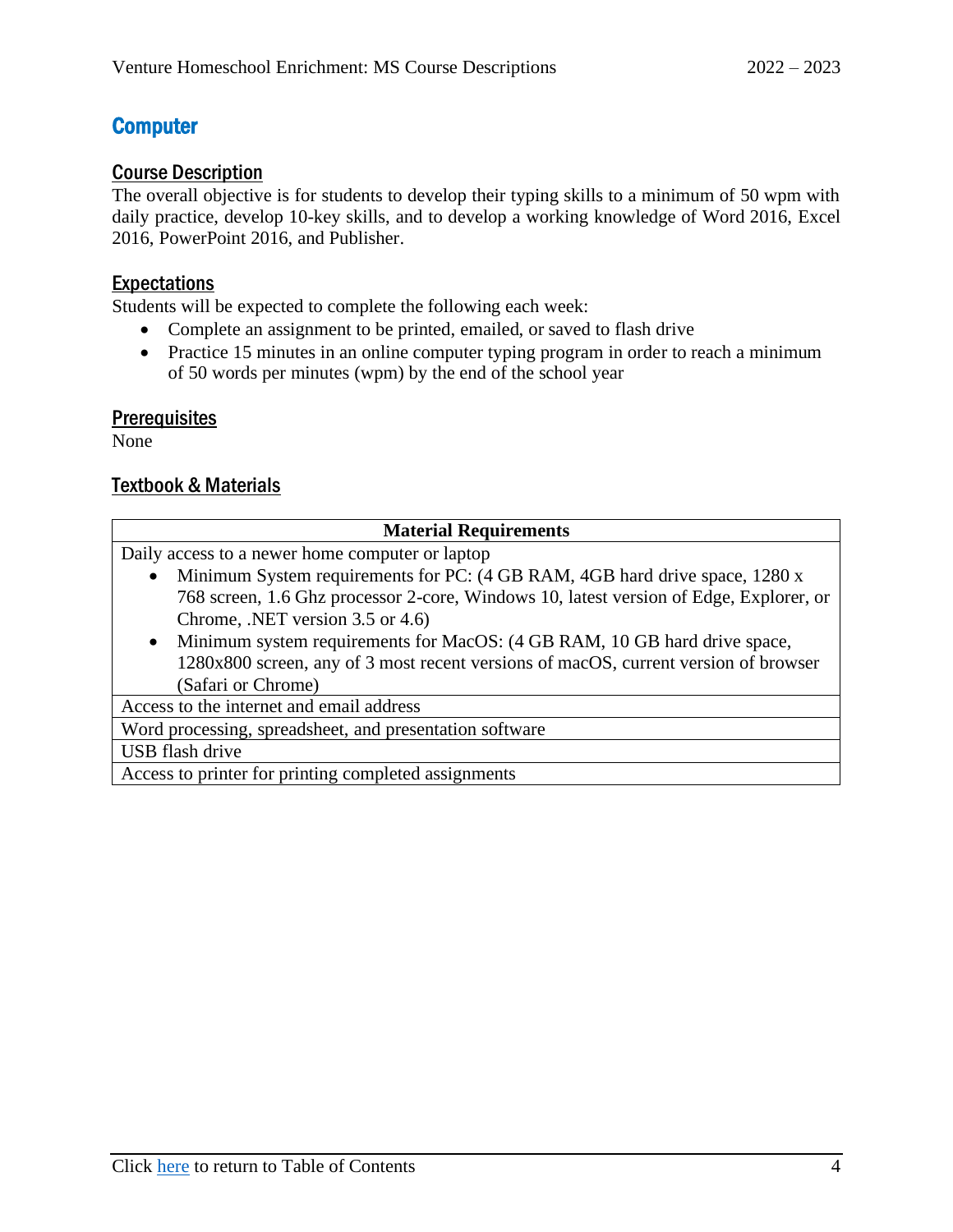## <span id="page-8-0"></span>Conversational Spanish

#### <span id="page-8-1"></span>Course Description

Each year, there is a different theme for the class. The theme is stated in the class syllabus.

The goal is for all students to feel welcome and comfortable speaking the language.

#### <span id="page-8-2"></span>Expectations

Vocabulary lists will be provided for each week. In class we will have conversation practice with preassigned partners. Students will create a journal to use during each class, take home, and bring back each week. Students will complete one major project each semester, to be partially completed at home. There will be no weekly homework, but extension activities will be assigned for students to continue learning at home. *These are optional but strongly encouraged.* There will be a brief video posted online for each week, to demonstrate proper pronunciation of the week's words. Vowels are crucial to proper pronunciation, so we focus heavily on that in the beginning.

Our emphasis will be on vocabulary, with verbs learned in context of conversation only. No grades/assessment will be taken on content, but participation grades will be taken. I can provide that for parents of 8th grade students wanting to prepare their student for further language study in high school.

#### <span id="page-8-3"></span>**Prerequisites**

No previous Spanish required. I can provide resources for extra study.

#### <span id="page-8-4"></span>Textbook & Materials

No textbook required.

## <span id="page-8-5"></span>Health & Physical Education

#### <span id="page-8-6"></span>Course Description

In this course, students will focus on the development of movement, skill and knowledge. Students will be encouraged to participate in assessment, Presidential Fitness, and maintenance of physical fitness to improve health and performance. Students will be taught physical fitness concepts, principles and strategies, and the application of psycho-logical and sociological concepts, including self-responsibility, positive social interaction, and group dynamics, in the learning and performance of physical activity.

#### <span id="page-8-7"></span>Expectations

Come to class with a good attitude, in appropriate attire, and participate in the activities.

## <span id="page-8-8"></span>**Prerequisites**

<span id="page-8-9"></span>None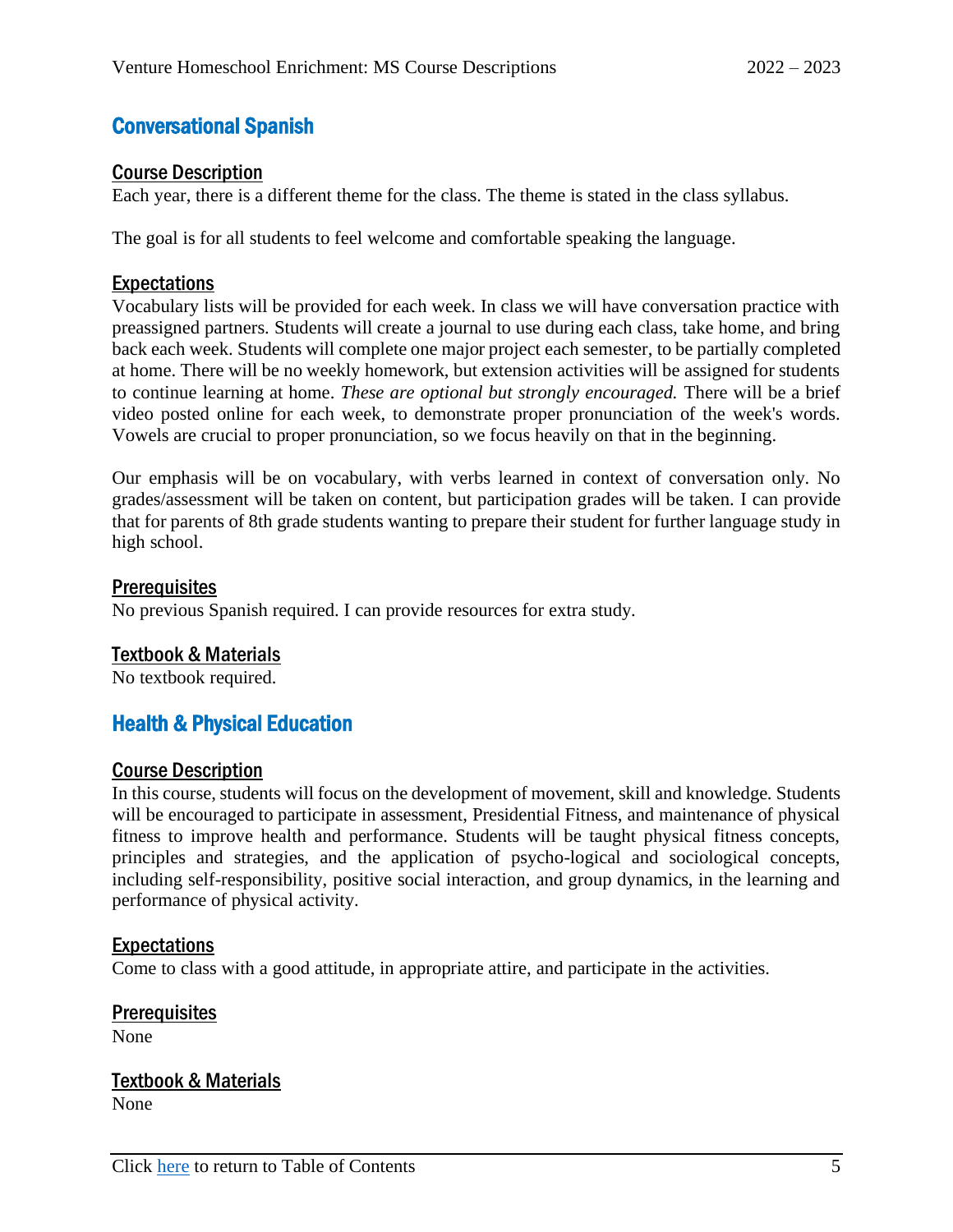## <span id="page-9-0"></span>Journalism 1

### <span id="page-9-1"></span>Course Description

Who? What? When? Where? Journalism provides us with the answers to these questions for the events that affect our lives. In this course, students will learn how to gather information, organize ideas, format stories for different forms of news media, and edit their stories for publication. The course will also examine the historical development of journalism and the role of journalism in society.

### <span id="page-9-2"></span>Expectations

Research approximately 15-20 min a day

#### <span id="page-9-3"></span>**Prerequisites**

None

#### <span id="page-9-4"></span>Textbook & Materials

| <b>Textbook Description</b>      | <b>Edition</b> | <b>Notes</b>                              |
|----------------------------------|----------------|-------------------------------------------|
| Journalism Basics: An            | $\gamma$ nd    | Provided by Venture – Included in tuition |
| Introduction to Print Journalism |                |                                           |

**Other Material Requirements** Access to internet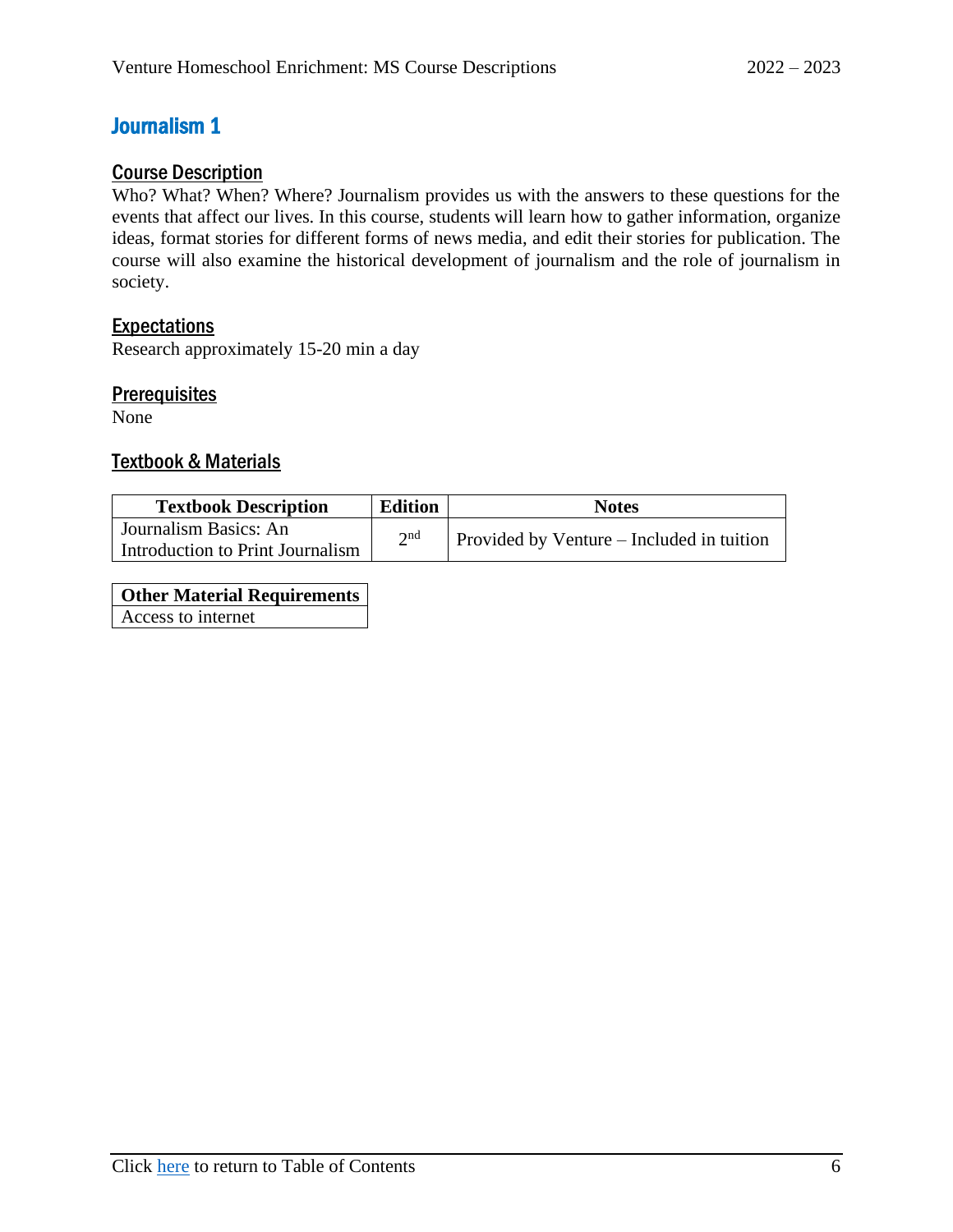## <span id="page-10-0"></span>Journalism 2/Design & Photojournalism

### **Class offered for 8th grade and up.**

#### <span id="page-10-1"></span>Course Description

This class will focus on the creative design elements that go into various forms of media publications, both digital and print. Students will learn effective layout, image editing, and photography skills. These skills will be put to use in developing the Venture Voice school newspaper and also personal projects/assignments.

#### <span id="page-10-2"></span>Expectations

30 minutes a week practicing computer work and design skills

#### <span id="page-10-3"></span>**Prerequisites**

Journalism 1 or instructor approval

#### <span id="page-10-4"></span>Textbook & Materials

No book required for this course.

#### **Other Material Requirements**

Computer access

## <span id="page-10-5"></span>MS Geography & World Missions

#### <span id="page-10-6"></span>Course Description

This class will study missions, with a desire to:

- Look at what the Bible says about missions
- Study the Biblical missionaries
- Study great missionaries through the ages
- Learn about the geography of missions, the different cultures and how this affects mission efforts
- Learn about mission organizations in the East Texas area
- Be a part of local mission opportunities

#### <span id="page-10-7"></span>Expectations

<span id="page-10-8"></span>**Prerequisites** 

None

#### <span id="page-10-9"></span>Textbook & Materials

None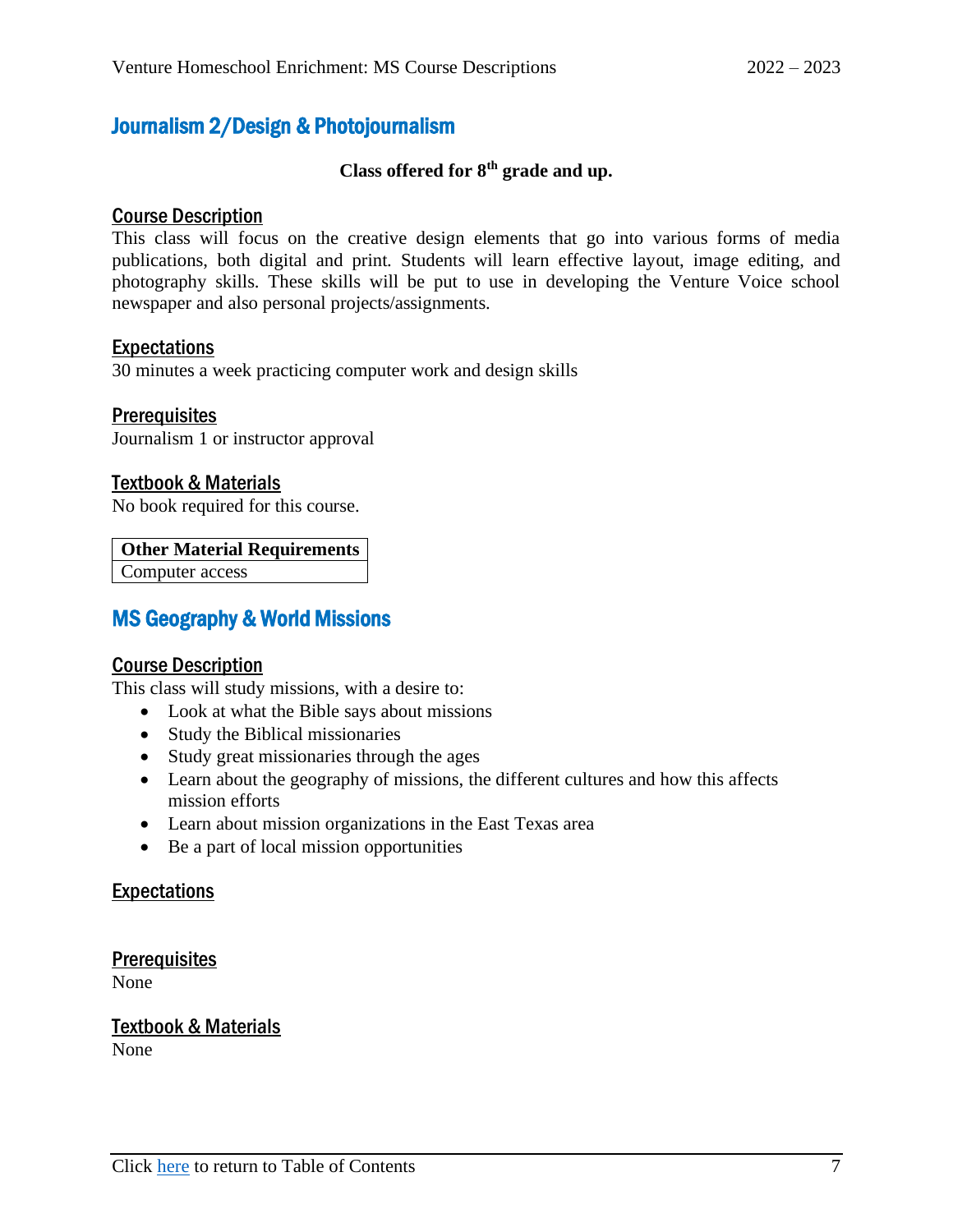## <span id="page-11-0"></span>Life Science

#### <span id="page-11-1"></span>Course Description

Life Science is a survey course that provides a foundation for high school studies in biology. The course introduces students to God's organic creations, focusing on the classification of living things, the animal kingdoms, basic cell structure, and activities of living cells and organisms. Students examine the theories of creation and biological evolutions in relationship to the Word of God. Students develop a Biblical understanding of man's stewardship of the earth by studying ecosystems, interrelationships among organisms, and natural resources. Students also study the human body and its basic structure and function. The course includes hands-on activities.

#### <span id="page-11-2"></span>**Expectations**

Students will complete a chapter every week and be tested every other week. There are section reviews, chapter reviews, student activity pages, and laboratory assignments due weekly. The time spent on this class is a minimum of an hour per weekday. There will also be one larger project each semester that will require additional time outside of the daily assignments.

Parents will be responsible for grading chapter reviews.

#### <span id="page-11-3"></span>**Prerequisites**

<span id="page-11-4"></span>Completion and passing 6th grade science

| <b>Textbook Description</b>          | <b>Edition</b>  | <b>ISBN Number</b> |
|--------------------------------------|-----------------|--------------------|
| BJU Life Science – Student Textbook  | 5 <sup>th</sup> | 9781628564013      |
| <b>BJU Life Science – Tests</b>      | 5 <sup>th</sup> | 9781628564037      |
| BJU Life Science – Activities Manual | 5 <sup>th</sup> | 9781628564020      |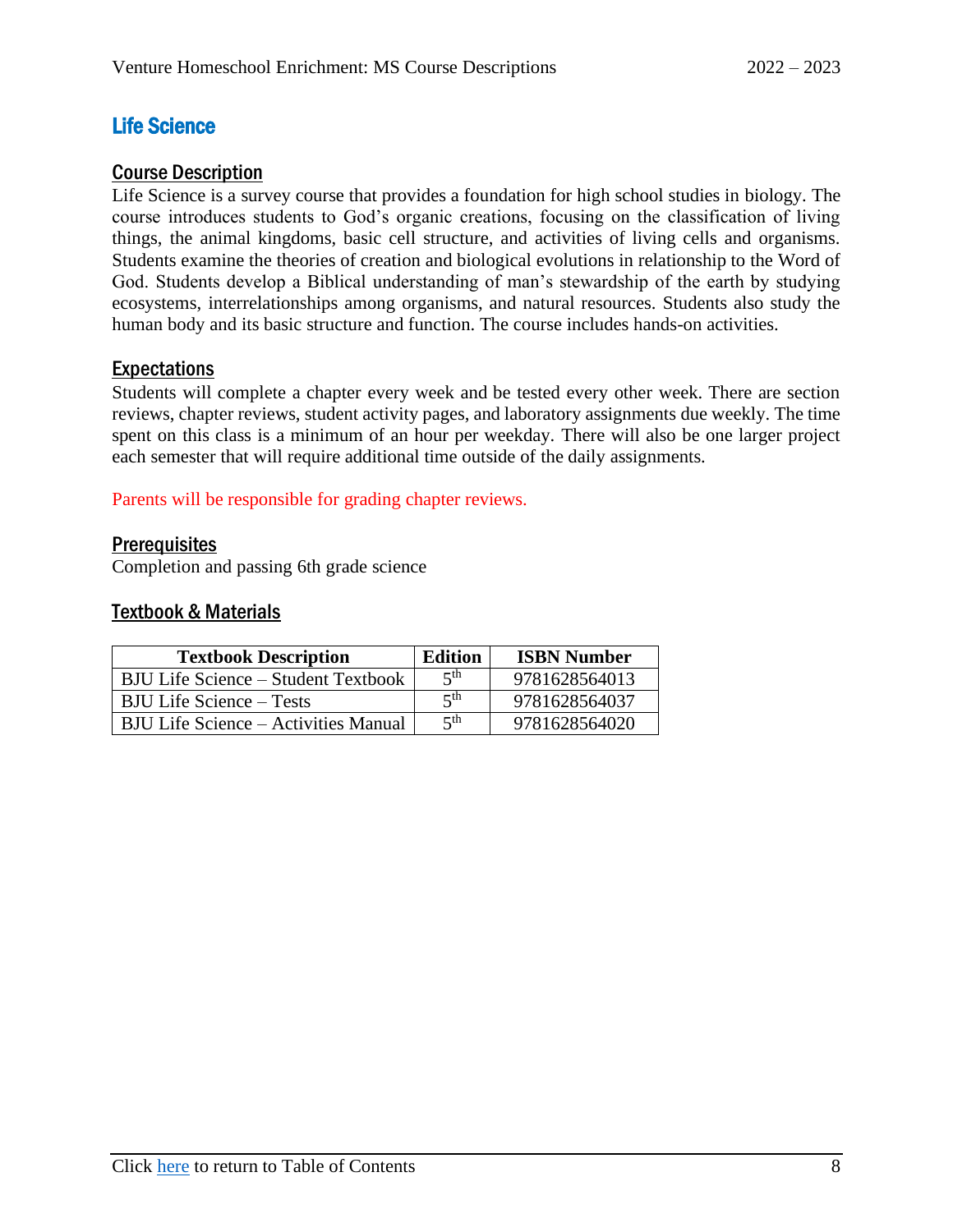## <span id="page-12-0"></span>MS Literature II

### <span id="page-12-1"></span>Course Description

This course will introduce students to a variety of literature books and teach them to evaluate that literature using a Christian worldview. Students will read missionary, classic, and Lamplighter books.

#### <span id="page-12-2"></span>Expectations

Students will be expected to read and thoughtfully journal through assigned books. Students will learn literary terms and worldview concepts and will apply that knowledge to each book via worksheets and class discussions. Students will be tested over each book.

#### <span id="page-12-3"></span>**Prerequisites**

None

#### <span id="page-12-4"></span>Textbook & Materials

| <b>Book Description</b>                           | <b>Author</b>                  | <b>ISBN Number</b> |  |
|---------------------------------------------------|--------------------------------|--------------------|--|
| <b>FALL SEMESTER</b>                              |                                |                    |  |
| David Livingstone: Africa's<br><i>Trailblazer</i> | Janet & Geoff Benge            | 9781576581537      |  |
| C.S. Lewis: Master Storyteller                    | Janet & Geoff Benge            | 9781576583852      |  |
| Elizabeth Elliot: Joyful<br>Surrender             | Janet & Geoff Benge            | 9781576585139      |  |
| Corrie ten Boom: Keeper of<br>the Angels' Den     | Janet & Geoff Benge            | 9781576581360      |  |
| <b>Number the Stars</b>                           | Lois Lowry                     | 9780547577098      |  |
| A Christmas Carol                                 | <b>Charles Dickens</b>         | $**$               |  |
|                                                   | <b>SPRING SEMESTER</b>         |                    |  |
| Amos Fortune Free Man<br><b>Elizabeth Yates</b>   |                                | $**$               |  |
| Treasure Island                                   | <b>Robert Louis Stevenson</b>  | $**$               |  |
| Little House on the Prairie                       | Laura Ignalls Wilder           | $**$               |  |
| The Bronze Bow                                    | <b>Elizabeth George Speare</b> | 9780395137192      |  |
| Island of the Blue Dolphins                       | Scott O'Dell                   | $**$               |  |
| <b>Anne of Green Gables</b>                       | L.M. Montgomery                | $**$               |  |
| The Adventures of Tom Sawyer                      | Mark Twain                     | $**$               |  |

\*\* No specific ISBN number required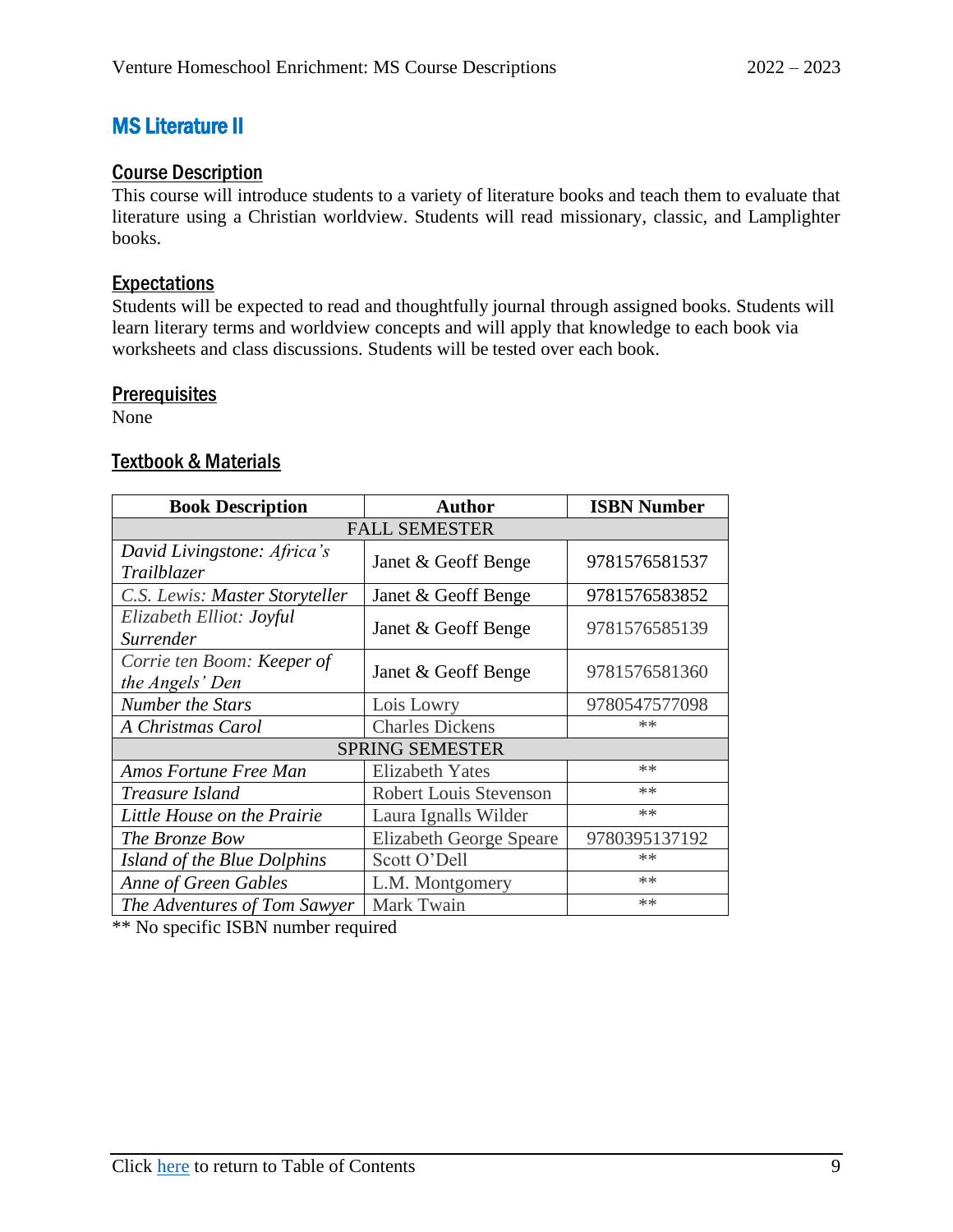## <span id="page-13-0"></span>MS U.S. History

## <span id="page-13-1"></span>Course Description

This class gives students an appreciation of our nation's heritage so they can see God's providential hand in the events of American History.

#### <span id="page-13-2"></span>**Expectations**

Students will be expected to do 20 minutes a day of work for this class. This class will be discussion oriented with other smaller projects and class participation throughout the year.

#### <span id="page-13-3"></span>**Prerequisites**

<span id="page-13-4"></span>None

| <b>Textbook Description</b> | <b>Edition</b> | <b>Item Number</b> |
|-----------------------------|----------------|--------------------|
| Abeka America: Land I Love  | $2^{rd}$       | 201472             |
| Abeka America: Land I Love  | 2rd            | 201758             |

| <b>Other Material Requirements</b> |
|------------------------------------|
| Spiral Notebook                    |
| Pronged Folder                     |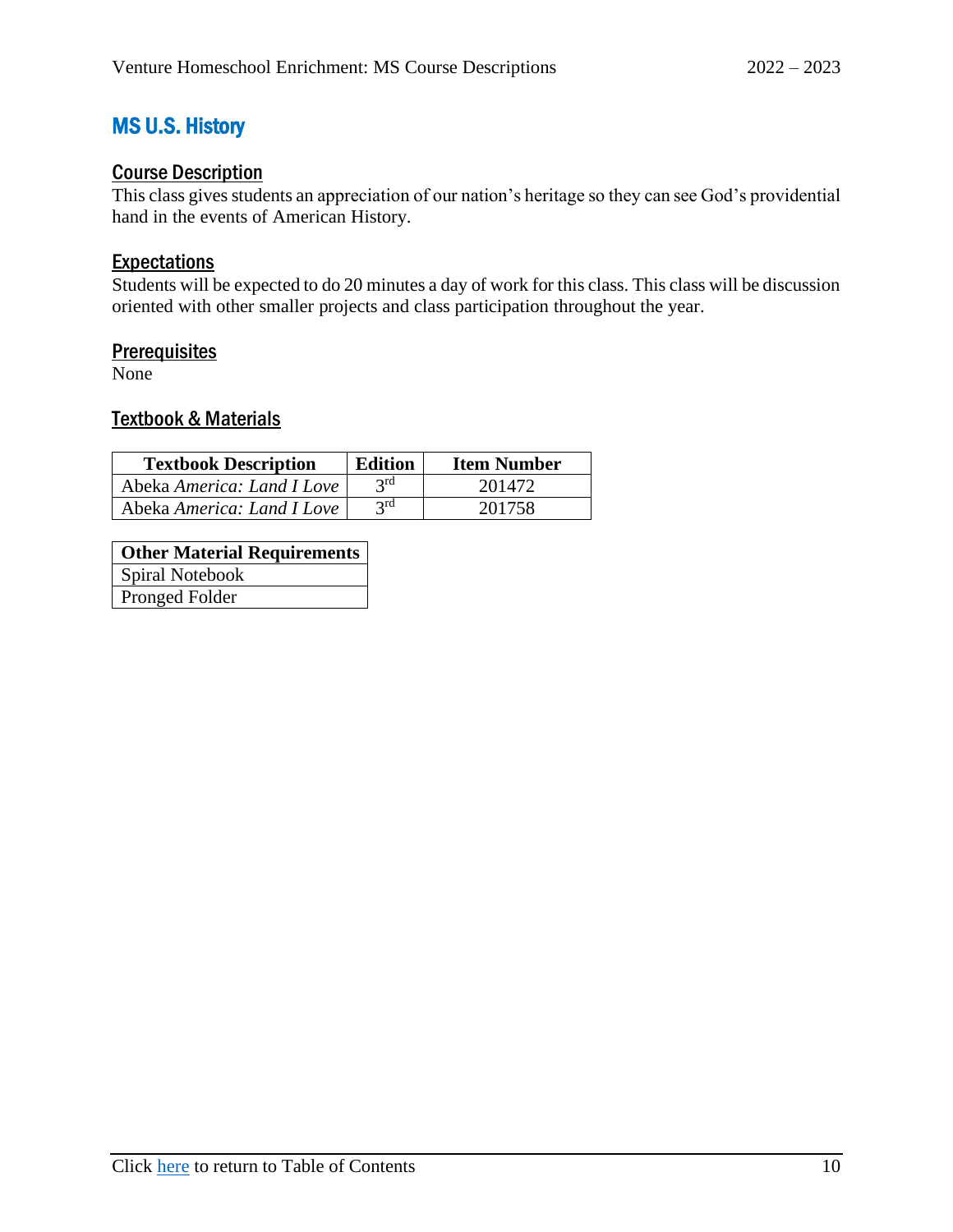## <span id="page-14-0"></span>Omnibus III

#### <span id="page-14-1"></span>Course Description

A logic stage classical Christian approach to the literature, history, and philosophy of the Reformation to the present including American history with essay writing requirements. Omnibus III follows Omnibus II, a study of the medieval period. The Omnibus textbook leads the student through reading and discussing whole books (not anthologies) of the medieval era.

#### <span id="page-14-2"></span>**Expectations**

Students must pass a four page timeline test for entrance into Omnibus III, take the timeline test each class day throughout the year (20% of the grade), answer required reading questions in a discussion notebook (20%), actively participate in class through discussion, presentations, and activities (20%), and take 30 minute in-class essay tests over reading material, revising these for the purpose of MLA usage and improvement in essay writing (40%).

**Omnibus III students will be reading at least 11 whole books**, taking weekly history timeline quizzes, and filling out a discussion notebook in addition to preparing class presentations. The class is worth three honors-level credits (medieval history, philosophy, and literature) and takes a great deal of reading time.

Estimated time required each week: 6-9 hours of reading, date & event memorization, notebook work, presentation preparation, and formal writing.

#### Parents grade discussion notebooks weekly.

#### <span id="page-14-3"></span>**Prerequisites**

- **Parent must contact Mrs. Bertino through Mrs. Hall, [becca@venturetyler.com,](mailto:becca@venturetyler.com) prior to enrolling.**
- Pre-class mastery of timeline

#### <span id="page-14-4"></span>Prerequisite or Co-requisite

Enrollment in Venture's 8th and 9th Grade Grammar class (or completion of the equivalent at home with the same Abeka curriculum or, if preferred, Rod and Staff 8th Grade English Grammar.)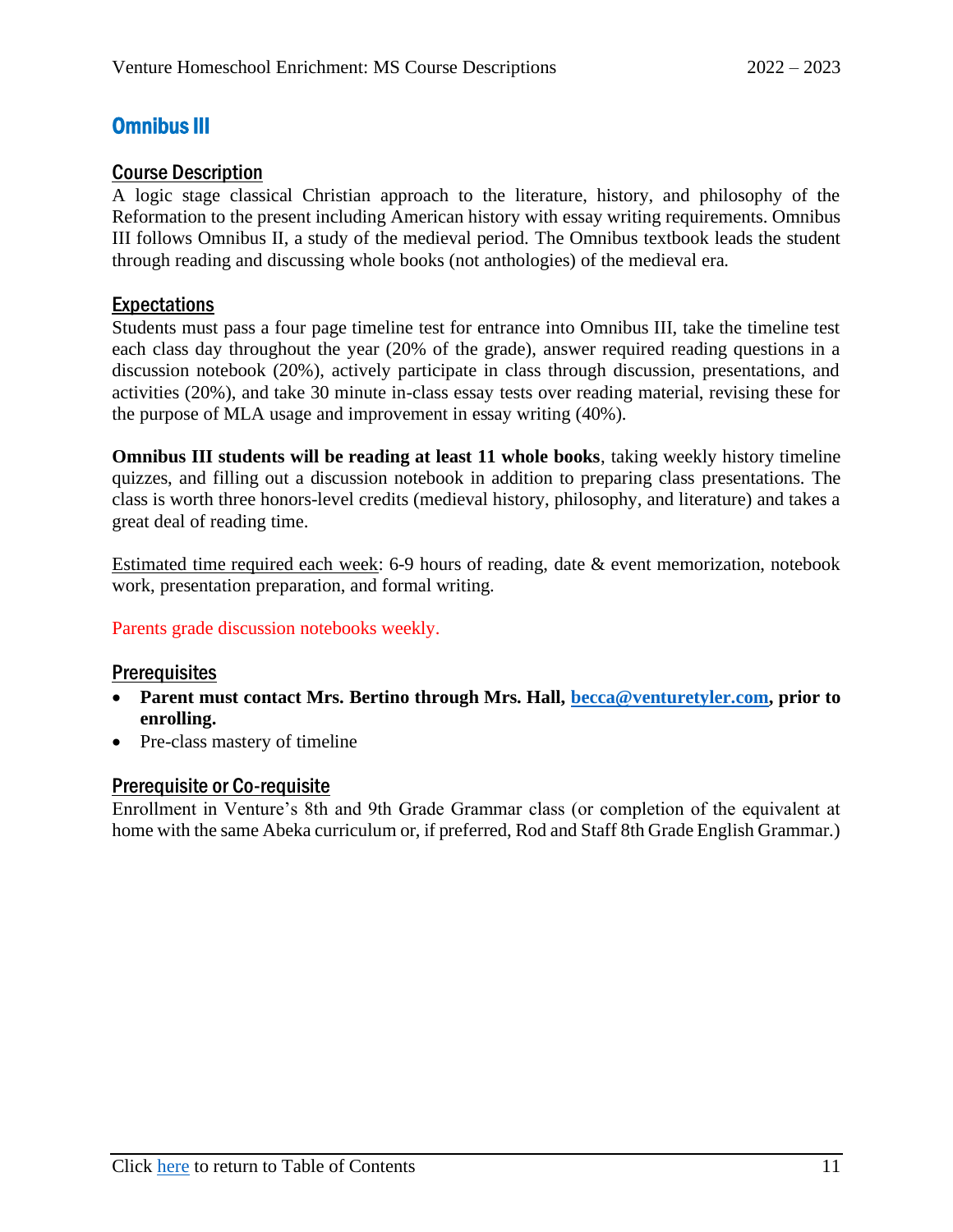### **(Omnibus III Continued)**

#### <span id="page-15-0"></span>**Textbook & Materials**

Textbooks include but are not limited to the list below. Recommended to purchase at [Veritas Press](https://veritaspress.com/) to get the best translations of books not originally written in English.

| <b>Book Description</b>                          | <b>Author</b>                | <b>ISBN Number</b> |
|--------------------------------------------------|------------------------------|--------------------|
| <b>Omnibus III Student Edition</b>               |                              |                    |
| MLA Handbook, $7^{th}$ ed. (must buy used)       |                              |                    |
| <i>Foxe's Book of Martyrs</i>                    | John Foxe                    |                    |
| The Westminster Confession of Faith              |                              |                    |
| <b>Of Plymouth Plantation</b>                    | William Bradford             |                    |
| Gulliver's Travels                               | Jonathan Swift               |                    |
| The Social Contract                              | Jean-Jacques Rousseau        |                    |
| The Federalist Papers                            |                              |                    |
| The Anti-Federalist Papers                       |                              |                    |
| The Constitution of the United States of America |                              |                    |
| Frankenstein                                     | Mary Shelly                  |                    |
| <b>Pride and Prejudice</b>                       | <b>Jane Austen</b>           |                    |
| On the Revolution in France                      | <b>Edmund Burke</b>          |                    |
| A Tale of Two Cities                             | <b>Charles Dickens</b>       |                    |
| Uncle Tom's Cabin                                | <b>Harriet Beecher Stowe</b> |                    |
| Abraham Lincoln: Speeches and Writings           | Abraham Lincoln              |                    |
| <b>Macbeth</b>                                   | William Shakespeare          |                    |
|                                                  | <b>Friedrich Engels</b>      |                    |
| The Communist Manifesto                          | Karl Marx                    |                    |
| The Great Gatsby                                 | F. Scott Fitzgerald          |                    |
| Mein Kampf                                       | <b>Adolf Hitler</b>          |                    |
| Christianity and Liberalism                      | J. Gresham Machen            |                    |

#### **Other Material Requirements**

Large College Ruled Notebook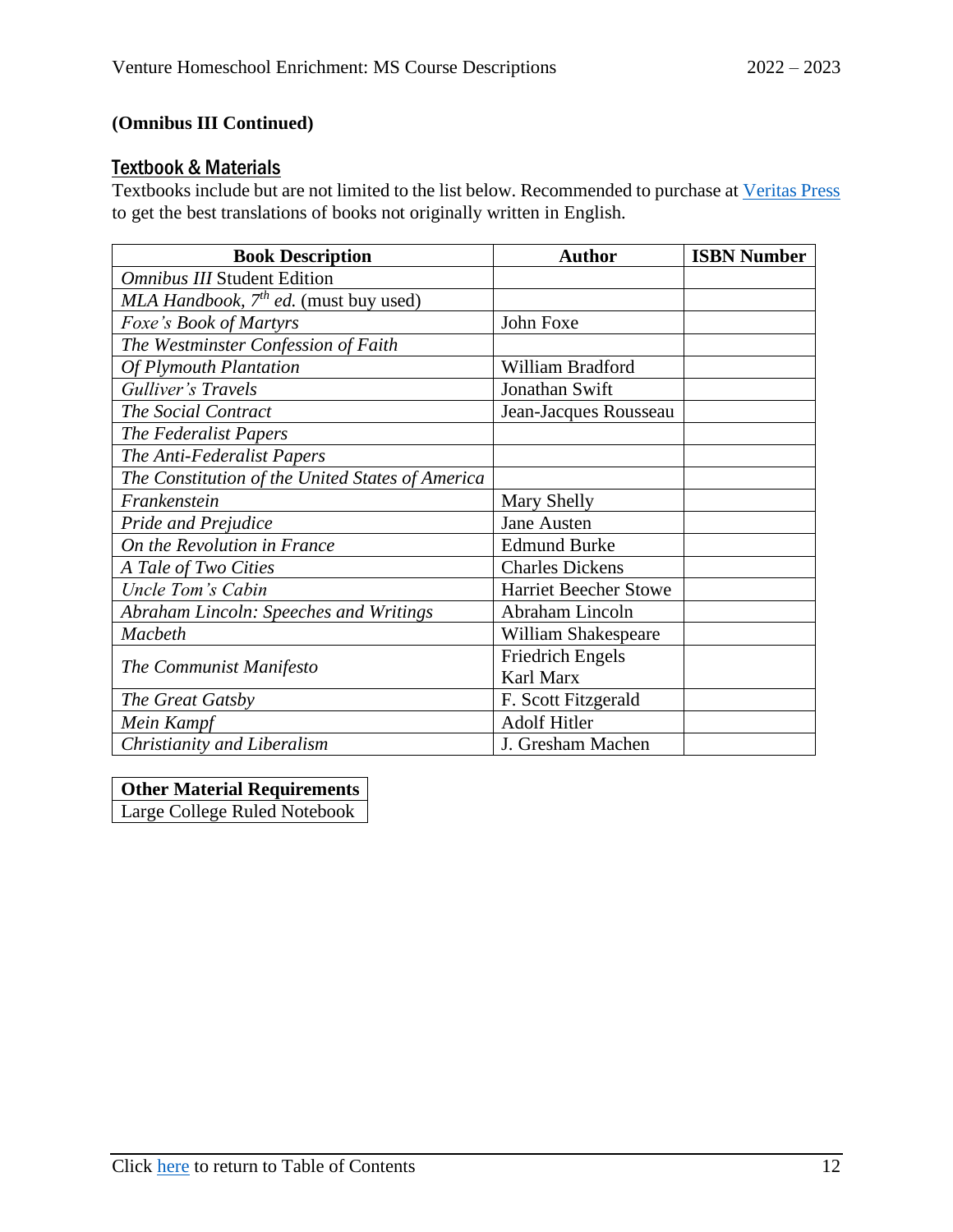## <span id="page-16-0"></span>Physical Science

#### <span id="page-16-1"></span>Course Description

The text discusses such topics as the atmosphere, the hydrosphere, weather, the structure of the earth, environmentalism, the physics of motion, Newton's Laws, and gravity.

#### <span id="page-16-2"></span>**Expectations**

Students will complete half a module every week and be tested every other week. There are reading, study guide and laboratory assignments weekly. The time spent on this class is a minimum of an hour every school day. The class time will be divided into experiments and lecture.

#### <span id="page-16-3"></span>**Prerequisites**

Completion and passing 6th grade science

#### <span id="page-16-4"></span>Textbook & Materials

| <b>Textbook Description</b>                  | Edition | <b>ISBN Number</b> |
|----------------------------------------------|---------|--------------------|
| Apologia Physical Science – Student Textbook | 2rd     | 978-1-946506-51-1  |
| Apologia Physical Science – Student Notebook | 2rd     | 978-1-946506-54-2  |

**Other Material Requirements**

Scientific Calculator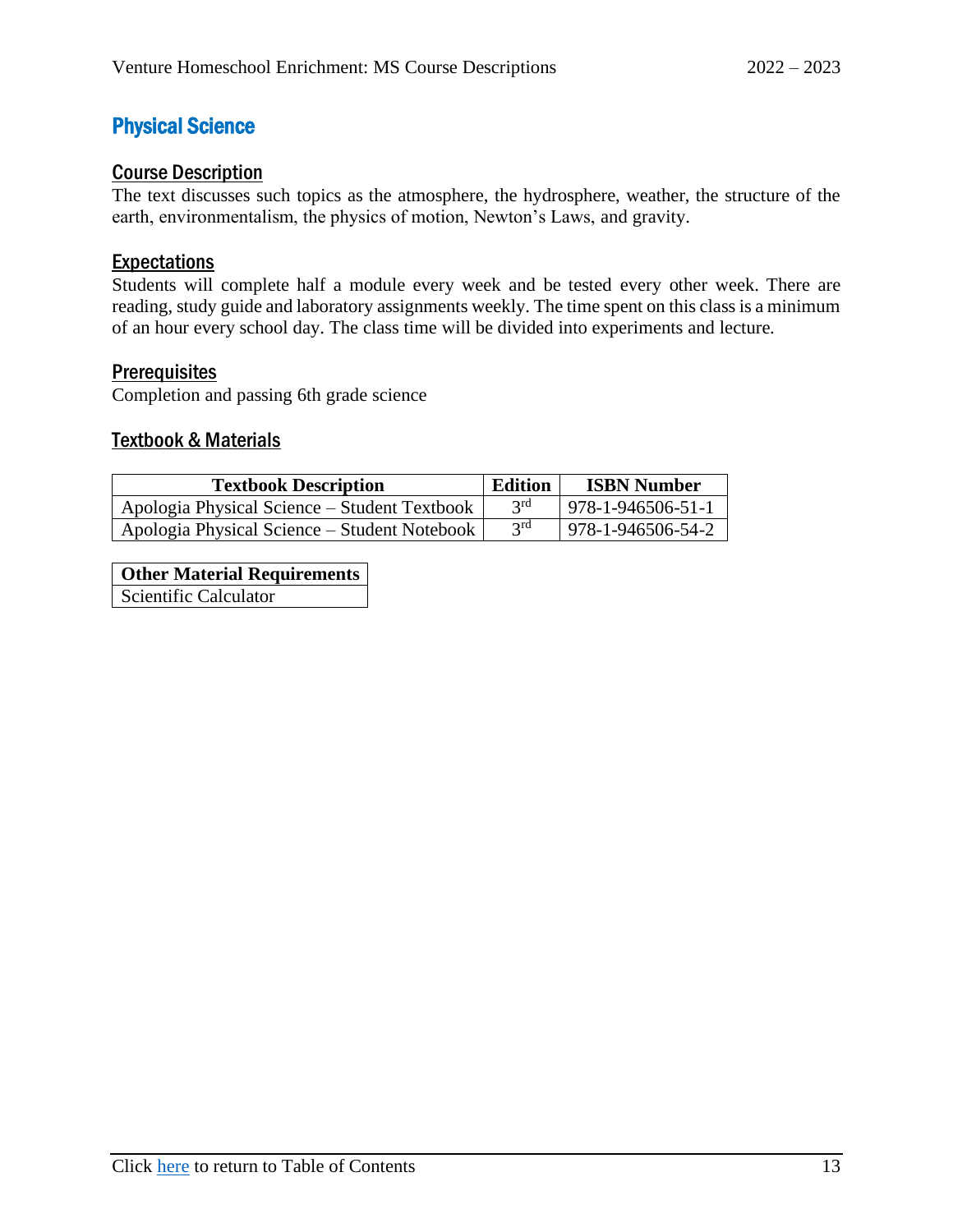## <span id="page-17-0"></span>Texas History

### <span id="page-17-1"></span>Course Description

Students will learn about the history of our great state from a Christian perspective by reading historical literature books, and creating a personal notebook with maps, drawings, and research information.

#### <span id="page-17-2"></span>Expectations

Students will create and maintain an organized binder. Students can expect to spend 20 minutes per day on this class.

#### <span id="page-17-3"></span>**Prerequisites**

<span id="page-17-4"></span>None

| <b>Textbook Description</b>                           |  |  |  |
|-------------------------------------------------------|--|--|--|
| <i>Texas from a Christian Perspective by Joy Dean</i> |  |  |  |
| (Texas State History Student Booklet Only)            |  |  |  |

| <b>Literature Book Description</b>           | <b>Author</b>           | <b>ISBN Number</b> |
|----------------------------------------------|-------------------------|--------------------|
| The Story of Texas                           | John Edward Weems       | 0940672359         |
| Boy in the Alamo                             | <b>Margaret Cousins</b> | 0931722268         |
| All for Texas                                | G. Clifton Wisler       | 0613361695         |
| Galveston's Summer of the Storm   Julie Lake |                         | 0875652727         |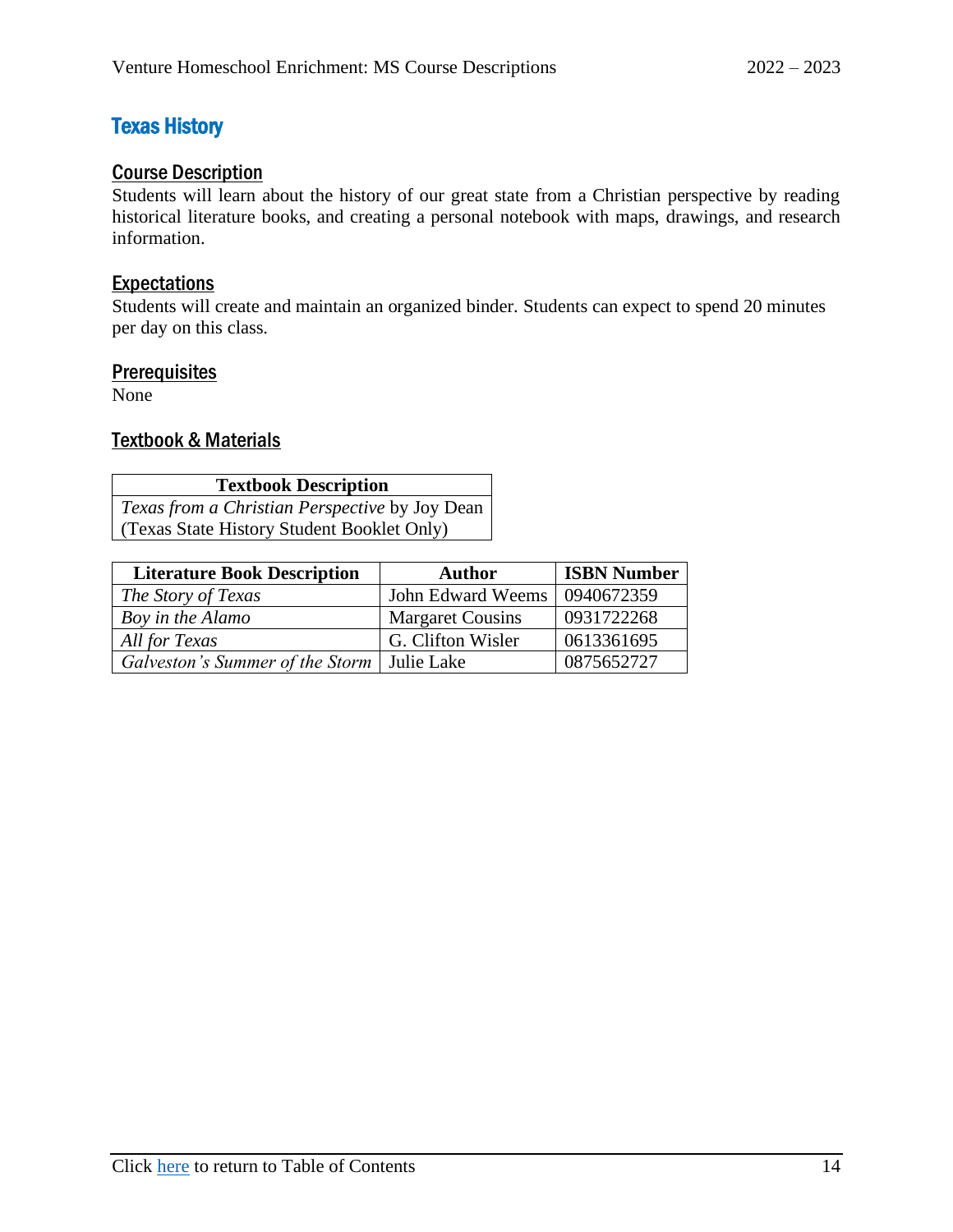## <span id="page-18-0"></span>Word Roots

#### <span id="page-18-1"></span>Course Description

The Word Roots class teaches Latin and Greek roots so that students can improve their skills in reading, writing, and test taking. Students will memorize the meanings of 100 Latin and Greek roots and practice identifying them in their derivatives. They will also learn over 100 vocabulary words using those roots. Word Roots B can be taken after Word Roots A or as a standalone class.

#### <span id="page-18-2"></span>**Expectations**

In a typical week, students in Word Roots B would have 3 review exercises, 1 activity page, and around 12 vocabulary words to define. They are also expected to study their word roots weekly. Throughout the year, students will have around 20 quizzes, two projects, eight tests, one midterm and one final.

#### <span id="page-18-3"></span>**Prerequisites**

<span id="page-18-4"></span>None

| <b>Textbook Description</b>                        | <b>ISBN Number</b> |  |
|----------------------------------------------------|--------------------|--|
| Vocabulary from Classical Roots B   978-0838822524 |                    |  |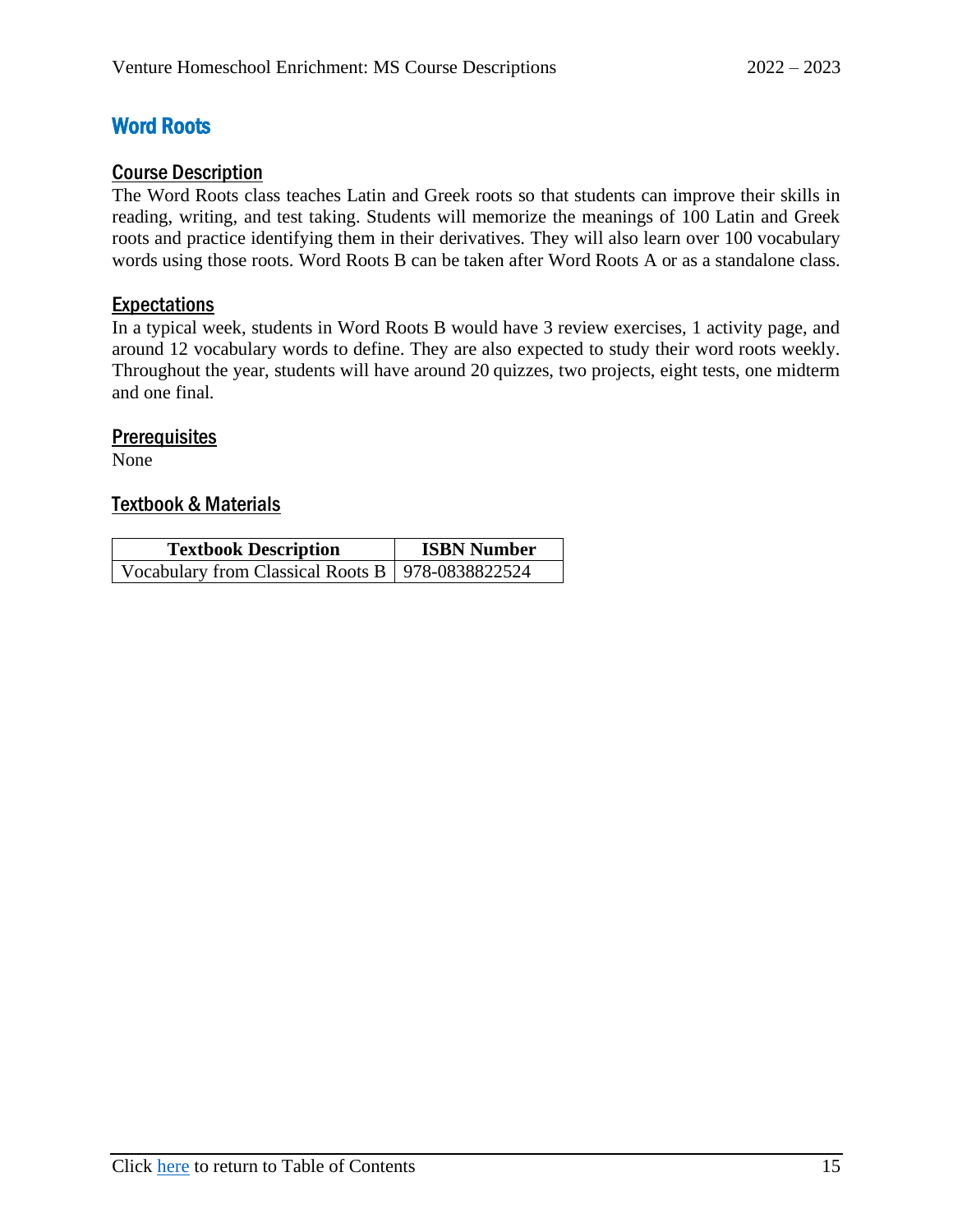## <span id="page-19-0"></span>Write Shop Junior

#### <span id="page-19-1"></span>Course Description

Write Shop Junior's creative activities spark joy in both eager and struggling writers. When fun replaces fear, a child's confidence as a writer begins to blossom. Sprinkled with games, hands-on projects, and parent guidance, Write Shop Junior encourages success! Each lesson uses games to introduce skills such as replacing weak words with strong ones, forming sentences of different lengths, and using emotion words in writing. Children learn to use these new tools in their writing projects. Additionally, Write Shop Junior helps them use details and colorful description to write longer, more interesting stories and reports.

#### <span id="page-19-2"></span>Expectations

Students will be expected to complete 3 or 4 weekly assignments between each class meeting. Each day's assignment should take between 15 and 30 minutes. Parents will need to monitor, supervise, or direct students as they work at home using supplemental instruction sheets.

#### <span id="page-19-3"></span>**Prerequisites**

<span id="page-19-4"></span>None

| <b>Textbook Description</b>                              | <b>ISBN Number</b> | <b>Note</b>         |
|----------------------------------------------------------|--------------------|---------------------|
| Write Shop Junior Book F<br><b>Student Activity Pack</b> | 9781935027386      | Often sold together |
| Write Shop Junior Book F<br>Time Saver Pack              | 9781935027409      | in single pack.     |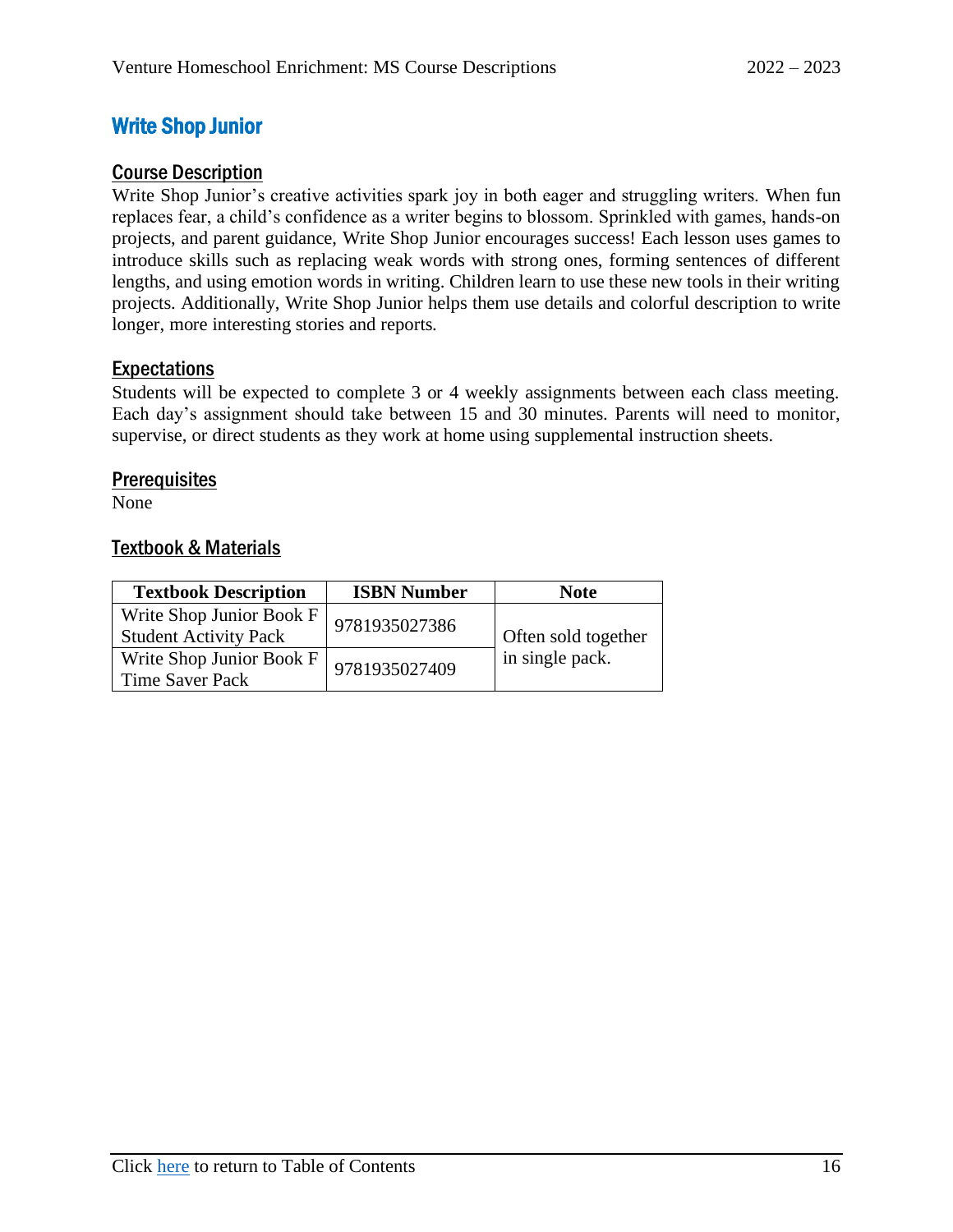## <span id="page-20-0"></span>Write Shop I

### <span id="page-20-1"></span>Course Description

Write Shop I teaches students the basics of descriptive, informative, and narrative writing. Not only do students learn to narrow their topics and choose vivid, descriptive wording, they learn to add interest to their writing by varying their sentence structure. Each lesson's Skill Builder introduces new tools and provides practice. Once a new sentence variation is introduced, students will apply it in future writing lessons. This "Learn-Practice-Do" approach helps ensure mastery.

### <span id="page-20-2"></span>Expectations

One lesson will be covered every 2-3 weeks and a completed paper will be due at the end of that time. Our class time will set the groundwork for the writing that will take place at home during the week. You can expect to spend approximately 30-45 minutes per day on this class.

### <span id="page-20-3"></span>**Prerequisites**

None

### <span id="page-20-4"></span>Co-Requisites

Show proof of co-enrollment of a grammar curriculum at home or at Venture. This curriculum needs to be comparable to 6th grade grammar or higher. Some curriculum suggestions include Abeka, Rod and Staff, and Shurley English. The parent will be required to show proof of grammar progress via graded worksheets, quizzes, and tests. Solid grammar progress is necessary for growth in writing skills. If you have any questions, please contact Becca Hall.

<span id="page-20-5"></span>

| <b>Textbook Description</b>   | Edition | <b>ISBN Number</b> |
|-------------------------------|---------|--------------------|
| Write Shop I Student Workbook | 5th     | 9781935027492      |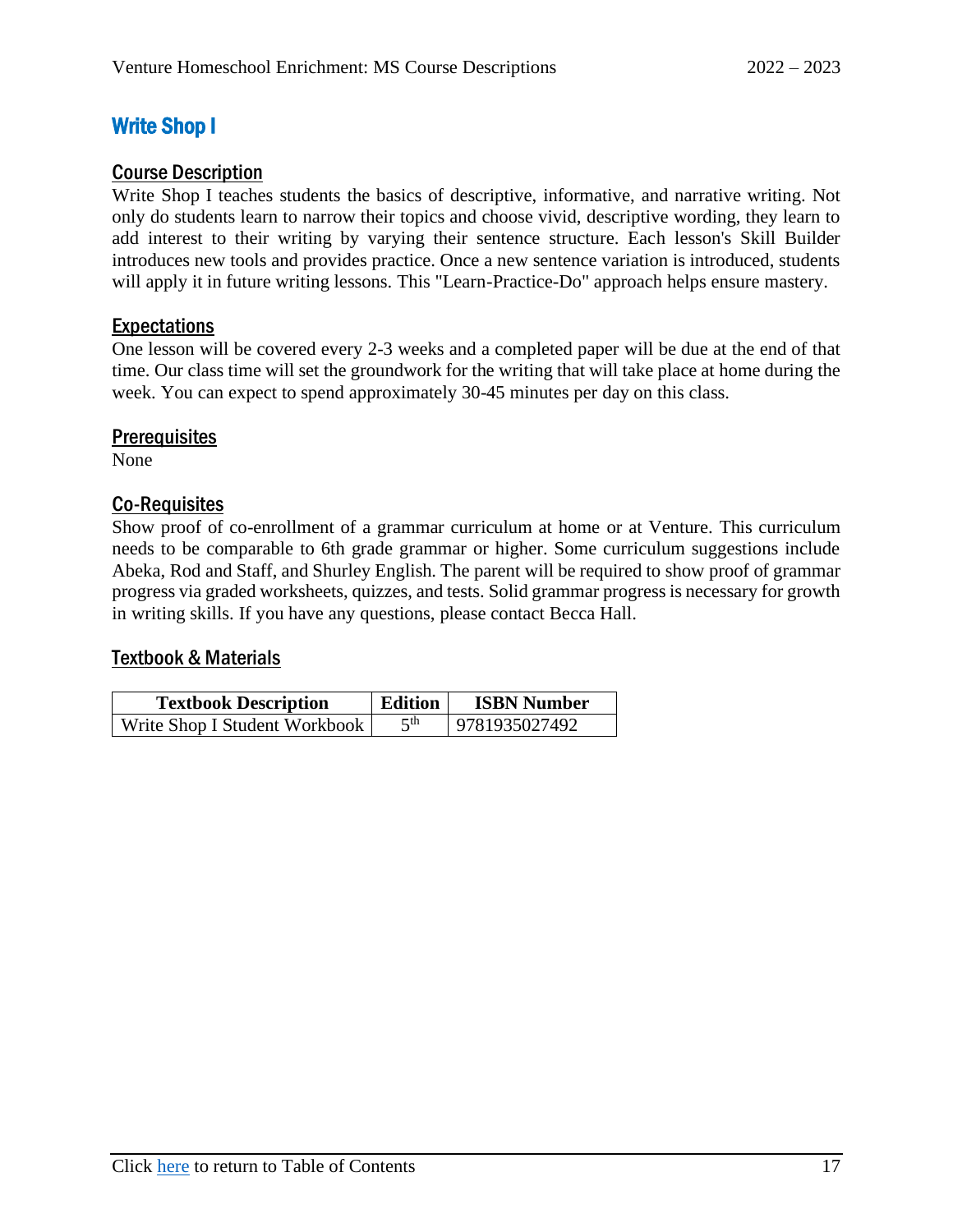## <span id="page-21-0"></span>Write Shop II

### <span id="page-21-1"></span>Course Description

In addition to teaching descriptive narration, narrative voice, and point of view, Write Shop II offers comprehensive lessons in essay writing. Students learn to write and edit opinion essays, compare/contrast essays, and essays that describe or define. Special focus is placed on writing timed essays.

### <span id="page-21-2"></span>Expectations

One lesson will be covered every 2-3 weeks and a completed paper will be due at the end of that time. Our class time will set the groundwork for the writing that will take place at home during the week. You can expect to spend approximately 30-45 minutes per day on this class.

### <span id="page-21-3"></span>**Prerequisites**

Write Shop 1 or its equivalent

### <span id="page-21-4"></span>Co-Requisites

Show proof of co-enrollment of a grammar curriculum at home or at Venture. This curriculum needs to be comparable to 7th grade grammar or higher. Some curriculum suggestions include Abeka, Rod and Staff, and Shurley English. The parent will be required to show proof of grammar progress via graded worksheets, quizzes, and tests. Solid grammar progress is necessary for growth in writing skills. If you have any questions, please contact the Cindy Sharp or Becca Hall.

<span id="page-21-5"></span>

| <b>Textbook Description</b>    | <b>Edition</b> | <b>ISBN Number</b> |
|--------------------------------|----------------|--------------------|
| Write Shop II Student Workbook | ςth            | 9781935027515      |